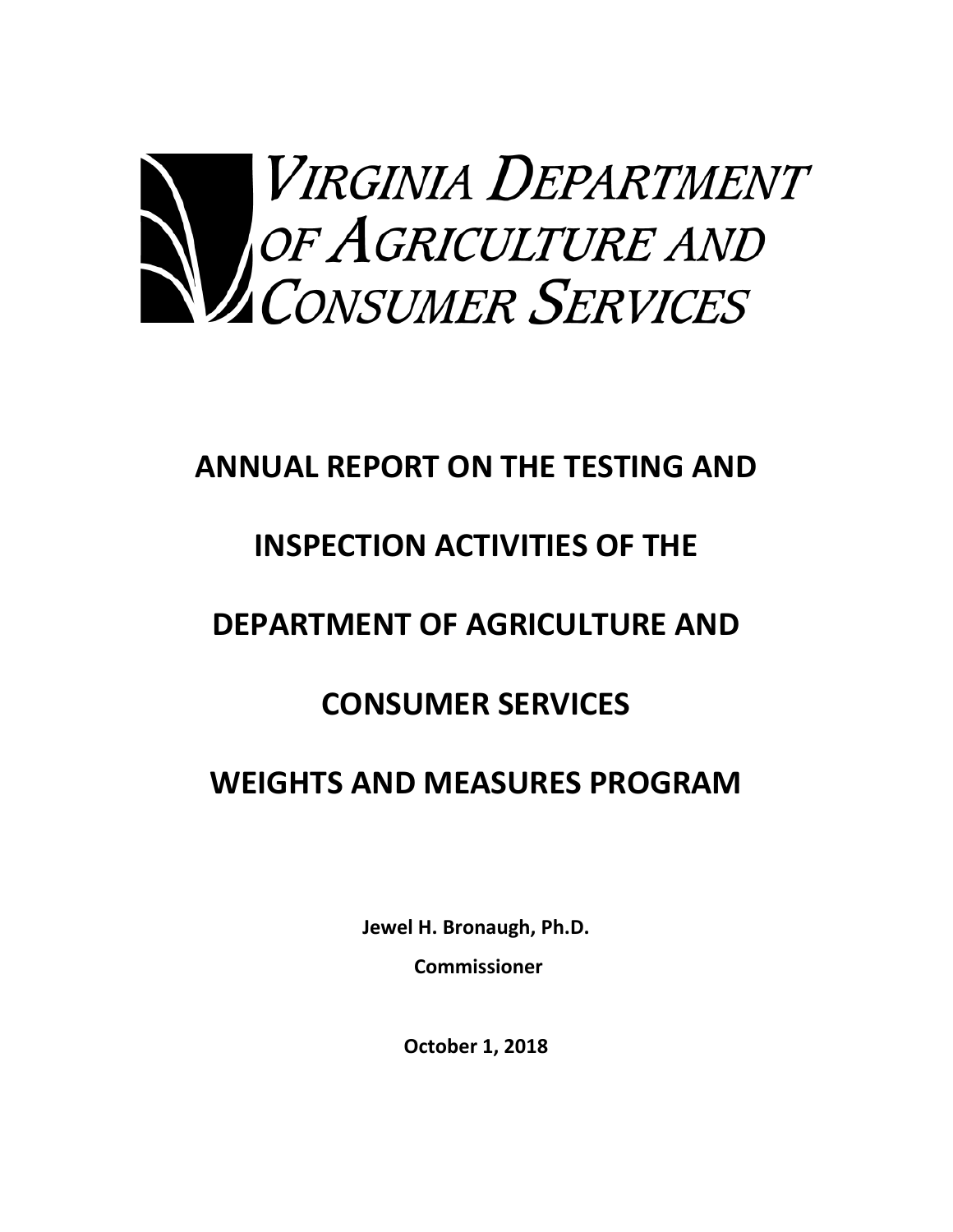### **Annual Report on the Testing and Inspection Activities of the Department of Agriculture and Consumer Services Weights and Measures Program**

#### **PUBLICATION YEAR 2018**

#### **Document Title**

Annual Report on the Testing and Inspection Activities of the Department of Agriculture and Consumer Services Weights and Measures Program

### **Author**

Commissioner of Agriculture and Consumer Services (herein, Commissioner)

#### **Legislative Mandate**

Section 3.2‐5609(B) of the Code of Virginia

### **EXECUTIVE SUMMARY**

During the fiscal year ending June 30, 2018, staff assigned to the Weights and Measures Program in the Virginia Department of Agriculture and Consumer Services (VDACS) inspected 87,409 weighing and measuring devices used in commercial transactions in the Commonwealth, an 18 percent increase over the previous year. The frequency of inspection per device is approximately 24 months. Staff also collected 5,269 motor fuel samples and investigated 520 consumer complaints.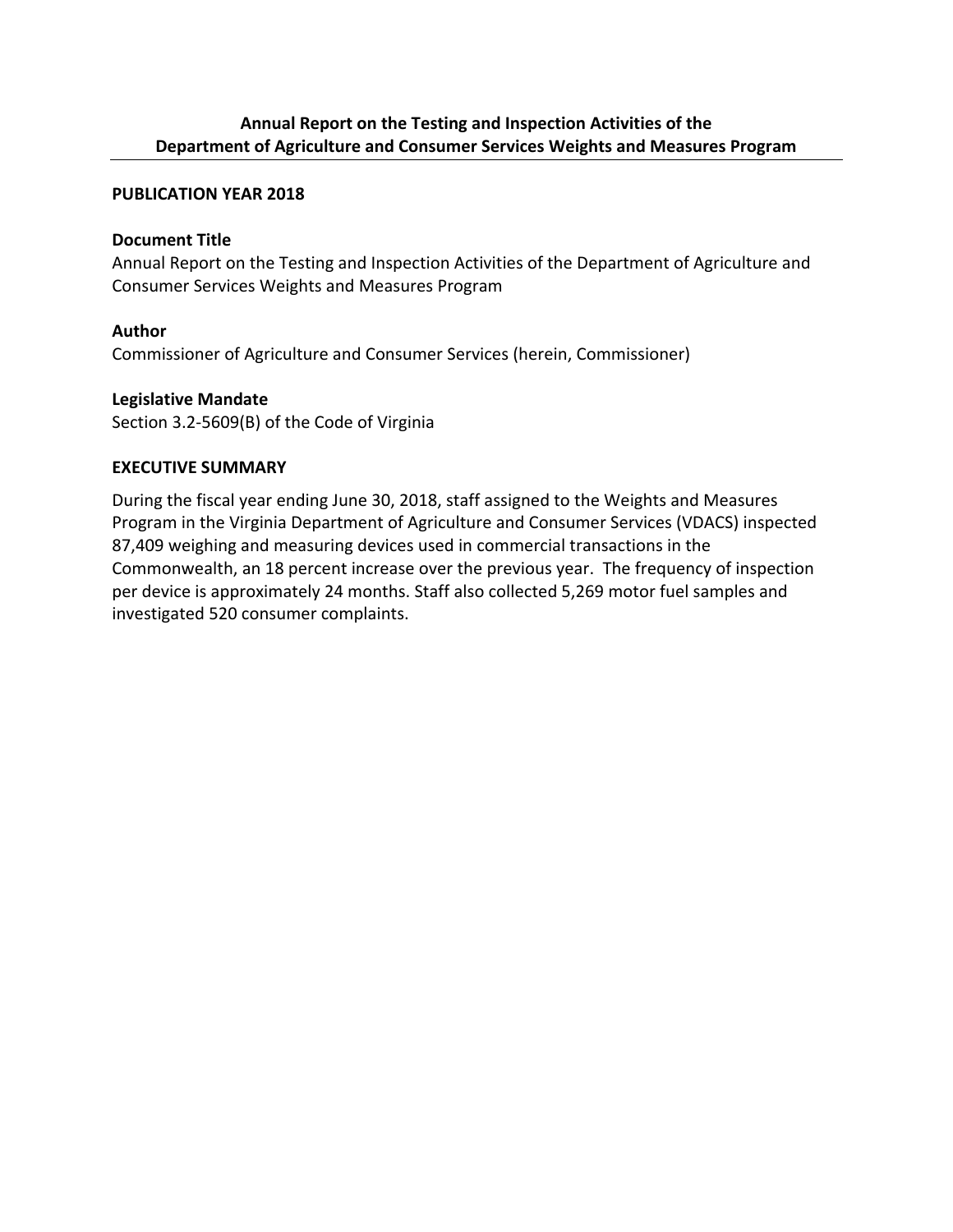### **OVERVIEW**

The Weights and Measures Program promotes equity in the marketplace through the uniform administration of weights and measures laws and regulations. The general fund appropriation for fiscal year (FY) 2018 was \$2,888,109, and 42 full‐time equivalent (FTE) positions were assigned to the program. In addition to the central office in Richmond, the program has regional offices located in Ivor, Harrisonburg, and Wytheville.

Staff tests retail devices that are used to dispense gasoline, diesel fuel, fuel oils, liquefied petroleum gas (LPG), and kerosene. Staff also tests devices used to weigh retail purchases, road and other construction materials, agricultural products, and household goods. These devices include retail scales; medium‐capacity bench, counter, and floor scales; moisture machines; and large capacity devices such as bulk plant meters, vehicle tank meters, warehouse scales, farm scales, vehicle on‐board weighing systems, vehicle scales, hopper scales, livestock scales, and railroad scales. In addition to inspecting devices, staff collects samples to verify the quality of motor fuels sold in Virginia, provides calibration tests at the Weights and Measures' Metrology Laboratory, determines the accuracy of point‐of‐sale systems (scanners), verifies the accuracy of packaged commodities, enforces advertising and method‐of‐sale requirements, and investigates related complaints.

### **INSPECTION AND COMPLAINT INVESTIGATION ACTIVITIES**

The number of weighing and measuring devices used commercially in Virginia that are subject to inspection is estimated at 135,805.

| <b>Device Type</b>                        | <b>Est. Number</b> |
|-------------------------------------------|--------------------|
| Petroleum Product Dispensers              | 97,119             |
| Computing/Hanging/Counter/Platform Scales | 32,040             |
| <b>Counter Weights</b>                    | 755                |
| <b>Vehicle Tank Meters</b>                | 1,447              |
| Vehicle Scale                             | 1,390              |
| <b>Medium Capacity Scales</b>             | 1,367              |
| Liquefied Petroleum Gas (LPG) Meters      | 1,235              |
| <b>Farm Scales</b>                        | 236                |
| Livestock Scales                          | 88                 |
| <b>Bulk Rack Meters</b>                   | 63                 |
| <b>Railroad Scales</b>                    | 31                 |
| <b>Monorail Scales</b>                    | 23                 |
| <b>Belt Conveyor Scales</b>               | 4                  |
| Vehicle On-Board Weighing System          | 7                  |
| <b>Total</b>                              | 135,805            |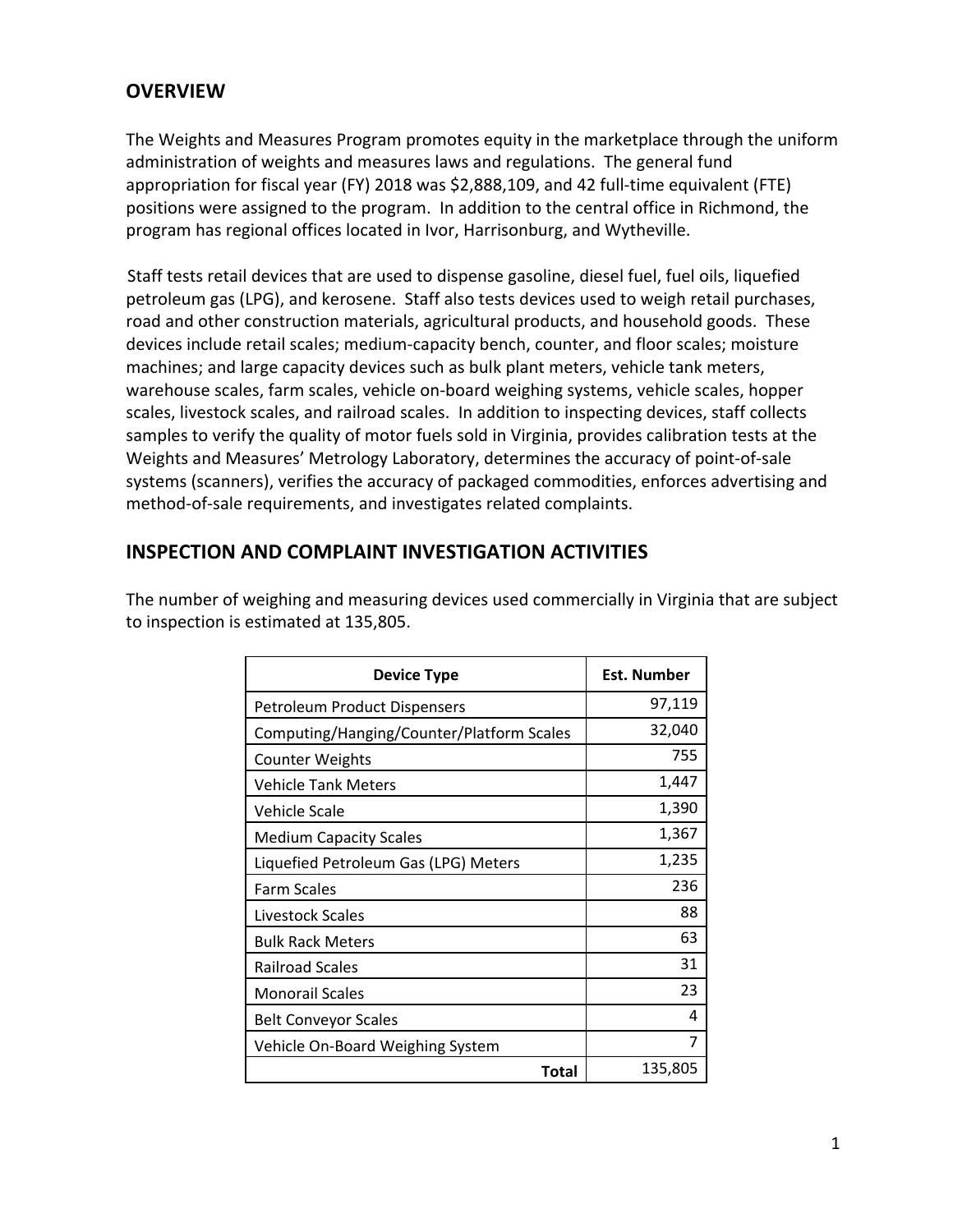During the reporting period, staff inspected 87,409 weighing and measuring devices, including 68,121 petroleum product dispensers, nine stroke pumps, 566 metering devices, 683 counter weights, 53 peanut moisture machines, and 17,977 scales. Of the 87,409 weighing and measuring devices inspected, 19,153 were rejected for inaccuracies. Staff also collected 5,269 motor fuel samples. Laboratory analysis revealed that of the 5,269 motor fuel samples collected, 282 were in violation. Staff spent approximately 2,048 hours investigating 520 consumer complaints submitted to the Office of Weights and Measures. Of the 520 complaints submitted, 365 pertained to weighing and measuring devices, 53 pertained to price advertising, 90 pertained to motor fuel quality, and 12 complaints were classified as "other." The table below contains select performance data dating back to FY 2009.

| Year           | <b>Estimated</b><br>Number of<br><b>Devices</b> | <b>Devices</b><br>Inspected | <b>Motor</b><br><b>Fuel</b><br><b>Samples</b> | <b>Complaints</b><br>Investigated |
|----------------|-------------------------------------------------|-----------------------------|-----------------------------------------------|-----------------------------------|
| FY 2018        | 135,805                                         | 87,409                      | 5,269                                         | 520                               |
| <b>FY 2017</b> | 134,532                                         | 74,026                      | 4,839                                         | 427                               |
| <b>FY 2016</b> | 132,939*                                        | 70,331                      | 4,471                                         | 475                               |
| FY 2015        | 167,512*                                        | 74,082                      | 4,931                                         | 583                               |
| <b>FY 2014</b> | 130,388                                         | 68,760                      | 4,093                                         | 600                               |
| FY 2013        | 120,824                                         | 56,189                      | 4,430                                         | 608                               |
| FY 2012        | 120,215                                         | 61,516                      | 4,009                                         | 749                               |
| FY 2011        | 120,215                                         | 62,323                      | 4,270                                         | 616                               |
| <b>FY 2010</b> | 118,000                                         | 46,304                      | 3,836                                         | 687                               |
| FY 2009        | 118,000                                         | 45,903                      | 2,500                                         | 2,619                             |

 \*The method of estimating device totals was revised for FY 2016 data to more accurately reflect current active devices. FY 2015 data included inactive devices.

Staff also sampled 16,276 store‐prepared packaged commodities for accurate weight and conducted 59,646 price verifications on point‐of‐sale systems. Staff in the Metrology Laboratory performed 7,466 calibration tests and tested 3,768 radar tuning forks. Compliance staff assessed approximately \$25,125 in civil penalties for various violations of the Weights and Measures Law, the Motor Fuels and Lubricating Oils Law, and the Service Agencies and Technicians Law. Additionally, staff issued 41 Notices of Violation and 138 Letters of Warning for infractions of the Weights and Measures Law, the Motor Fuels and Lubricating Oils Law, and the Service Agencies and Technicians Law.

During the reporting period, one inspector retired and one administrative staff member left employment, while two new inspectors and one new administrative staff member were hired. As a result of additional appropriations received in FY 2017, the program was able to hire additional staff and purchase needed equipment. For FY 2018, the number of devices inspected increased from 74,026 to 87,409. During the same period, the inspection interval remained unchanged at 24 months, which is likely due to the program's ability to inspect devices that had not been inspected for several years. With continued funding support, the program will continue to assure both consumers and businesses that the most critical